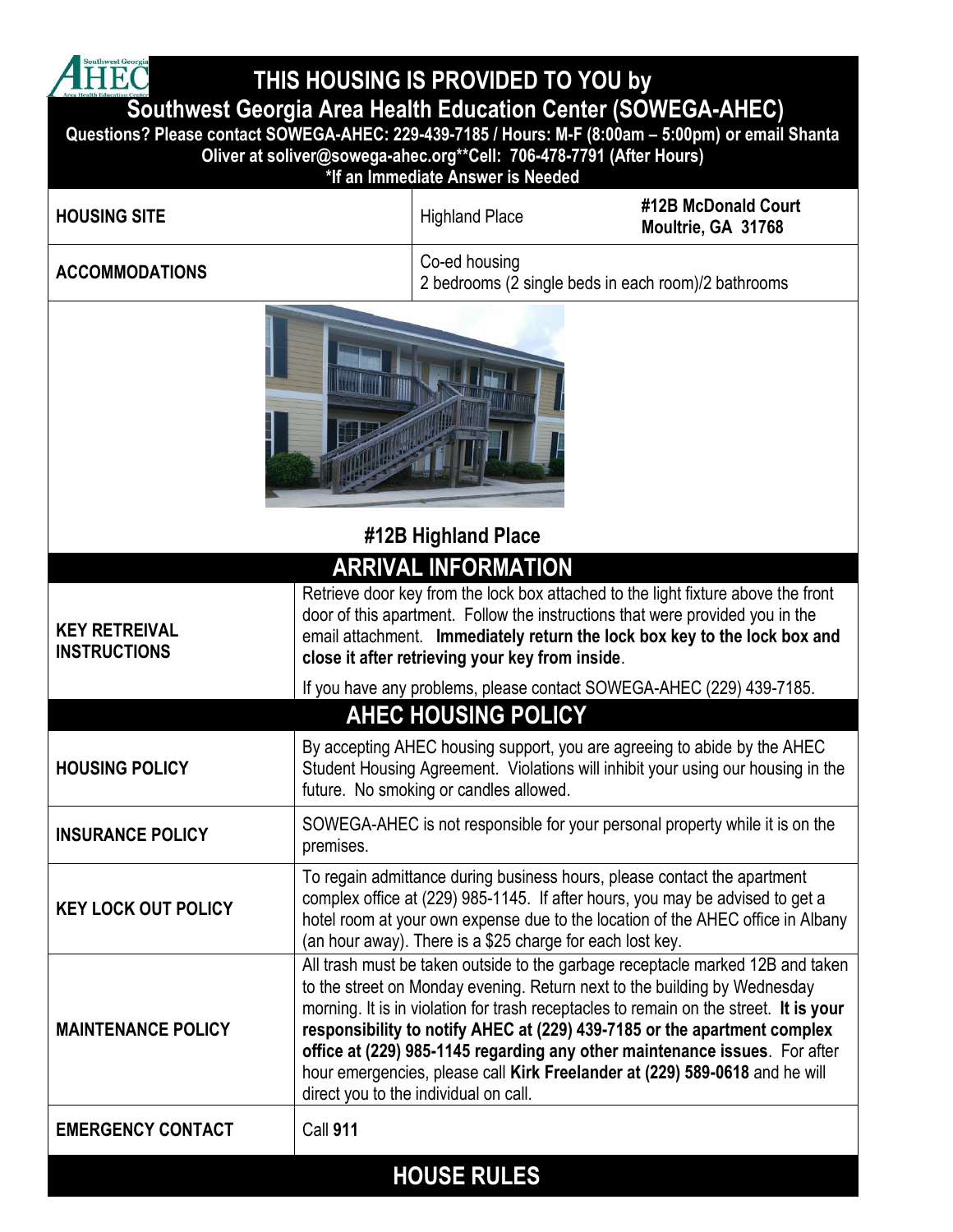| No smoking<br>ш<br>No candles<br>No pets allowed<br>щ<br>No sleep over guest allowed without permission<br>No door and wall decorations allowed<br>No curtains or drapes allowed to be hung<br>Do not move the furniture from room to room<br>Do not move from your assigned room | Keep all exterior doors locked while residing in the<br>house. This is for your safety as well as that of you<br>housemates.<br>Have ecologically sustainable habits (including<br>minimizing water use, recycling, and unplugging<br>unused electrical appliances)<br>п<br>AHEC employees may enter any room for safety,<br>improvements, maintenance checks, or in case of an<br>emergency<br><b>DRIVING DIRECTIONS</b>                                                                                                                                                                                                                                                                                                                                                                                                                                   |  |
|-----------------------------------------------------------------------------------------------------------------------------------------------------------------------------------------------------------------------------------------------------------------------------------|-------------------------------------------------------------------------------------------------------------------------------------------------------------------------------------------------------------------------------------------------------------------------------------------------------------------------------------------------------------------------------------------------------------------------------------------------------------------------------------------------------------------------------------------------------------------------------------------------------------------------------------------------------------------------------------------------------------------------------------------------------------------------------------------------------------------------------------------------------------|--|
| <b>DIRECTIONS</b><br><b>FROM ATLANTA:</b>                                                                                                                                                                                                                                         | Take I-75S.<br>٠<br>Merge onto I-475S via Exit 177 toward Valdosta.<br>$\blacksquare$<br>Merge onto I-75S.<br>٠<br>Take Exit 61 toward Omega Rd<br>Turn left onto Old Omega Rd<br>٠<br>Turn left onto GA 35-S/ US 319 S/ Alabama Ave<br>٠<br>Continue onto GA 33-S/US 319 S<br>٠<br>Turn left onto GA 33-S/Pavo Rd<br>$\blacksquare$<br>Take first left onto McIntosh<br>$\blacksquare$<br>Take first Right on McDonald Court<br>Apartment #12B down on the right                                                                                                                                                                                                                                                                                                                                                                                           |  |
| <b>DIRECTIONS</b><br><b>FROM AUGUSTA:</b>                                                                                                                                                                                                                                         | From Laney Walker Blvd continue to follow GA-4 S.<br>Turn right onto GA-88 W/Jefferson Davis Memorial Hwy.<br>п<br>Continue to follow GA-88 W until GA-88 W becomes GA-24 W.<br>п<br>Turn left onto GA-22 W/GA-24 W.<br>٠<br>Stay straight to go onto E Hancock St/GA-49. Continue to follow GA-49 SW.<br>п<br>Turn left onto Gray Hwy/US-129/GA-11/GA-22/GA-49. Continue to follow US-<br>129/GA-11/GA-49.<br>Merge onto I-16 W toward I-75/Atlanta.<br>Merge onto I-75 S via the exit on the left toward Valdosta.<br>п<br>Take Exit 61 toward Omega Rd<br>п<br>Turn left onto Old Omega Rd<br>п<br>Turn left onto GA 35-S/ US 319 S/ Alabama Ave<br>Continue onto GA 33-S/US 319 S<br>п<br>Turn left onto GA 33-S/Pavo Rd<br>٠<br>Take first left onto McIntosh<br>٠<br>Take first Right on McDonald Court<br>п<br>Apartment #12B down on the right<br>п |  |

## **THINGS TO DO**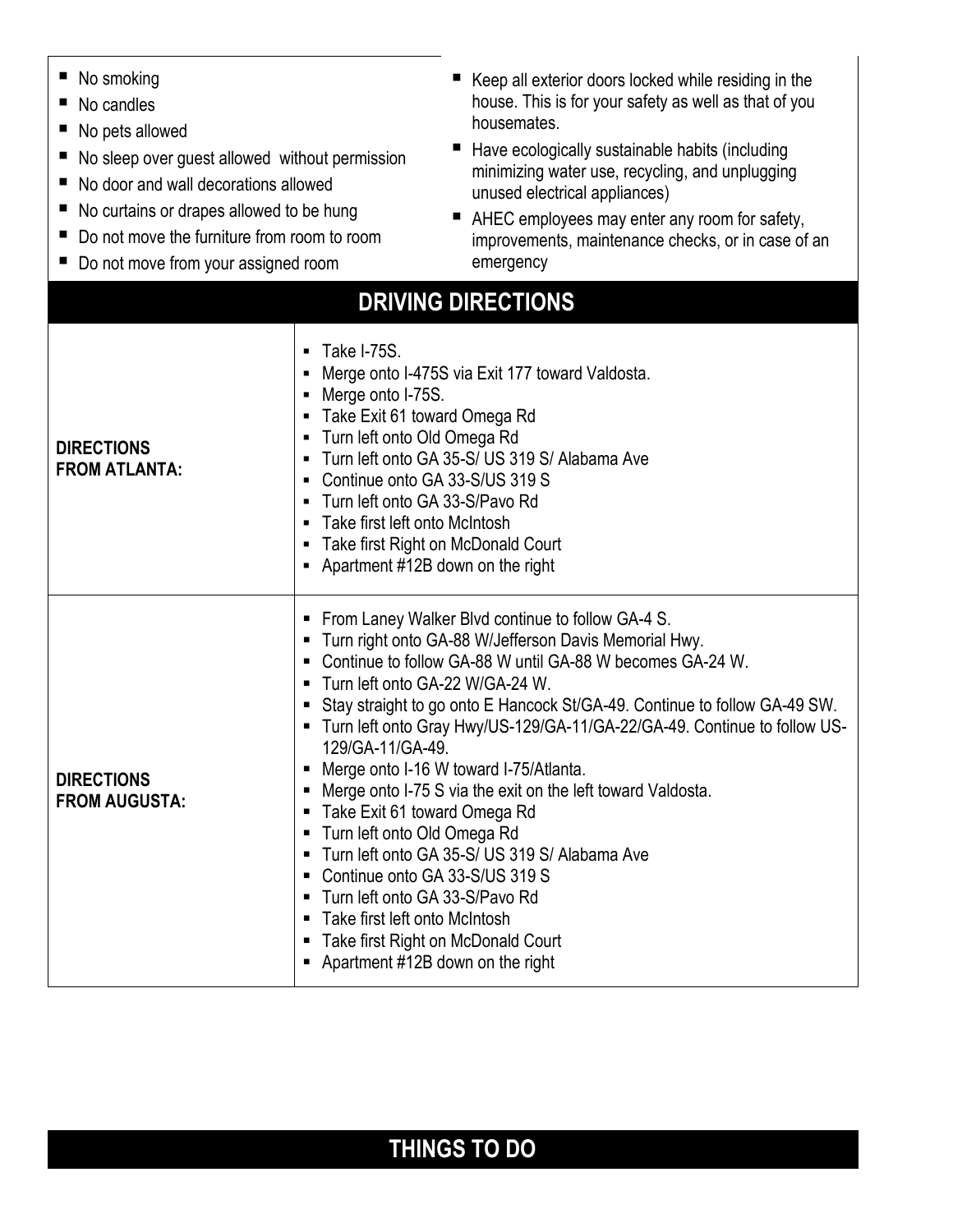| <b>AREA INFORMATION</b>               | ❖ Moultrie- Colquitt County Chamber of Commerce:<br>http://www.moultriechamber.com/<br>*Moultrie Newspaper: http://moultrieobserver.com/<br>* Moultrie Government Site: http://www.moultriega.com/<br>❖ Things to do in Moultrie:<br>http://www.americantowns.com/ga/moultrie-things-to-do<br>❖ Southwest GA News: http://www.mysouthwestga.com/<br>❖ Fitness Facilities:<br>■ YMCA http://www.moultrieymca.org/Home/<br>Anytime Fitness http://anytimefitness.com/gyms/2628/Moultrie-GA-31768<br>Snap Fitness http://www.snapfitness.com |                                                                                            |  |  |
|---------------------------------------|-------------------------------------------------------------------------------------------------------------------------------------------------------------------------------------------------------------------------------------------------------------------------------------------------------------------------------------------------------------------------------------------------------------------------------------------------------------------------------------------------------------------------------------------|--------------------------------------------------------------------------------------------|--|--|
| <b>WHAT TO KNOW BEFORE YOU ARRIVE</b> |                                                                                                                                                                                                                                                                                                                                                                                                                                                                                                                                           |                                                                                            |  |  |
| <b>WHAT TO BRING</b>                  | all linens for twin bed, including<br>pillows<br>towels and washcloths<br>toiletry items<br>toilet paper, paper towels, napkins                                                                                                                                                                                                                                                                                                                                                                                                           | ■ hangers, trash bags<br>cell phone<br>laptop<br>laundry detergent<br>■ food and beverages |  |  |
| <b>APPLIANCES PROVIDED</b>            | washer and dryer<br>refrigerator/freezer<br>П<br>stove/oven<br>$\blacksquare$<br>microwave<br>$\blacksquare$<br>dishwasher<br>$\blacksquare$                                                                                                                                                                                                                                                                                                                                                                                              | • toaster<br>coffee maker<br>■ iron/ironing board<br>$\blacksquare$ swifter                |  |  |
| <b>SUPPLIES PROVIDED</b>              | pots, pans & cookie sheet<br>٠<br>dishes<br>$\blacksquare$<br>glasses<br>П<br>eating utensils<br>Ξ                                                                                                                                                                                                                                                                                                                                                                                                                                        | serving utensils<br>pasta strainer<br>hot mats<br>• cleaning supplies                      |  |  |
| <b>SERVICES PROVIDED</b>              | Wireless internet access<br>Basic cable<br>$\blacksquare$<br>You are responsible for cleaning up after yourself. Please be courteous to<br>п<br>your roommates and keep your belongings picked up.                                                                                                                                                                                                                                                                                                                                        |                                                                                            |  |  |